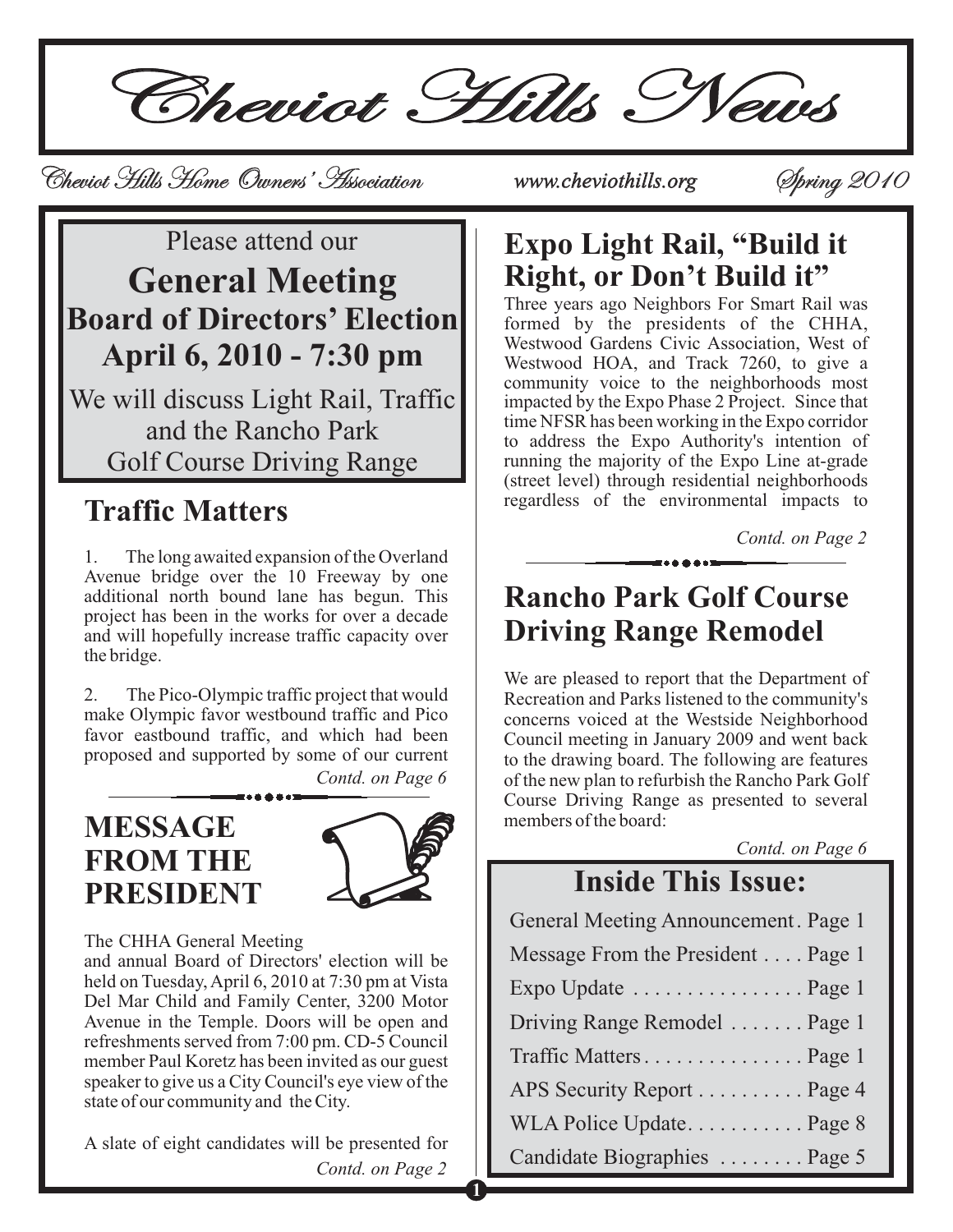your consideration and election. If you'd like to learn more about the candidates, please read all eight candidate biographies herein. All duly paid members of the CHHA are eligible to vote. You may pay your \$70 membership dues anytime before the meeting or you may pay at the door. Membership lists will be available at the meeting for you to check your status.

It has been a busy year for your tireless CHHA Board of Directors. Various board committee chairs have taken the time to recap their work in articles here in the newsletter. Please take a few moments to read what's going on in the neighborhood. If one of their community efforts appeals to you, think about getting involved. Your participation is always welcome.Additionally, we are still looking for help to revive and implement our Greening of Cheviot tree planting program and we are sorely in need of Block Captains to facilitate better communication and save postage! If you can help, please do.

Looking forward to seeing you all on April 6,

Kevin Hughes *CHHA President*

*Expo Light Rail... Contd. from Page 1*

schools, parks, and homes and with minimal regard to safety, traffic or to quality of life impacts such as noise, vibration and visual blight. **In fact, no impacts to Cheviot Hills streets and homes anywhere east of Northvale Road were even studied in Expo's required California Environmental Quality Act (CEQA) Environmental Impact Report. That should concern us all!**

Please read below why we urge you to contribute time and money to NFSR to support Cheviot Hills' interests in the Phase 2 Expo train project and why, on **March 5, 2010, NFSR attorney Robert Silverstein filed suit in Superior Court, on your behalf, to make Expo re-study the routes, grade crossings and impacts; to correct the CEQA deficiencies in the Expo Environmental Impact Report; and to re-circulate the new study for public review and comment. We have the facts and the law in our side, but we need your help!**

it is a traffic problem. Running 240 trains a day at street level (at-grade) through our community, 70 feet from Overland School and 20 feet from homes, blocking access to parks and businesses, and grid-locking north/south streets is unacceptable. The wall created when Expo trains sequentially close Overland, Westwood, Military and Sepulveda, for 40-82 seconds every  $2 \frac{1}{2}$ minutes, will block all traffic from Century City, Fox Studio, Beverly Hills, and Westwood from access to the I-10 FWY.

2. Safety: At-grade crossings have the highest incidence of accidents and fatalities. Increased traffic congestion will further delay emergency responders when minutes count. Emergency vehicles can cross traffic signals, but not trains. Budget shortfalls have removed paramedics from fire stations, including Station 92 on Pico, for 9 days every month. You do not want to be the second heart attack if paramedics are stalled on "the other side of the tracks." **Expo did not study traffic on Pico, anywhere east of Overland, where the fire station is!**

3. Overland School Impacts: Constant noise, vibration, and crossing safety impacts of at-grade rail are unacceptable to the safety and learning environment at Overland School. Tail-pipe emissions at rail-blocked intersections degrade air quality and increases respiratory problems.

4. Community Impacts: A planned Westwood atgrade station, crossing and parking lot requires adding two traffic lanes to the street, removing residents' street parking, cutting scenic trees, and taking of private property. Buses on Westwood will be doubled from 7-8/hr now to 15-20/hr. Other impacts are loss of privacy to adjacent homes, overflow parking, cut-through traffic, train wheel noise, propulsion noise, and horn and bell noise 22 hours a day. The station should be eliminated and the transit hub just 4 blocks away at Sepulveda should be expanded. **Underground crossings will eliminate these environmental impacts.**

5. The wrong choice: Expo Phase 2 misses most major Westside job centers from Culver City to Santa Monica since it travels through mostly residential neighborhoods in WLA. Expo benefits Santa Monica development and will be a developer's feast on the Westside.

1. Traffic: Light rail at grade isn't a traffic solution,

**2**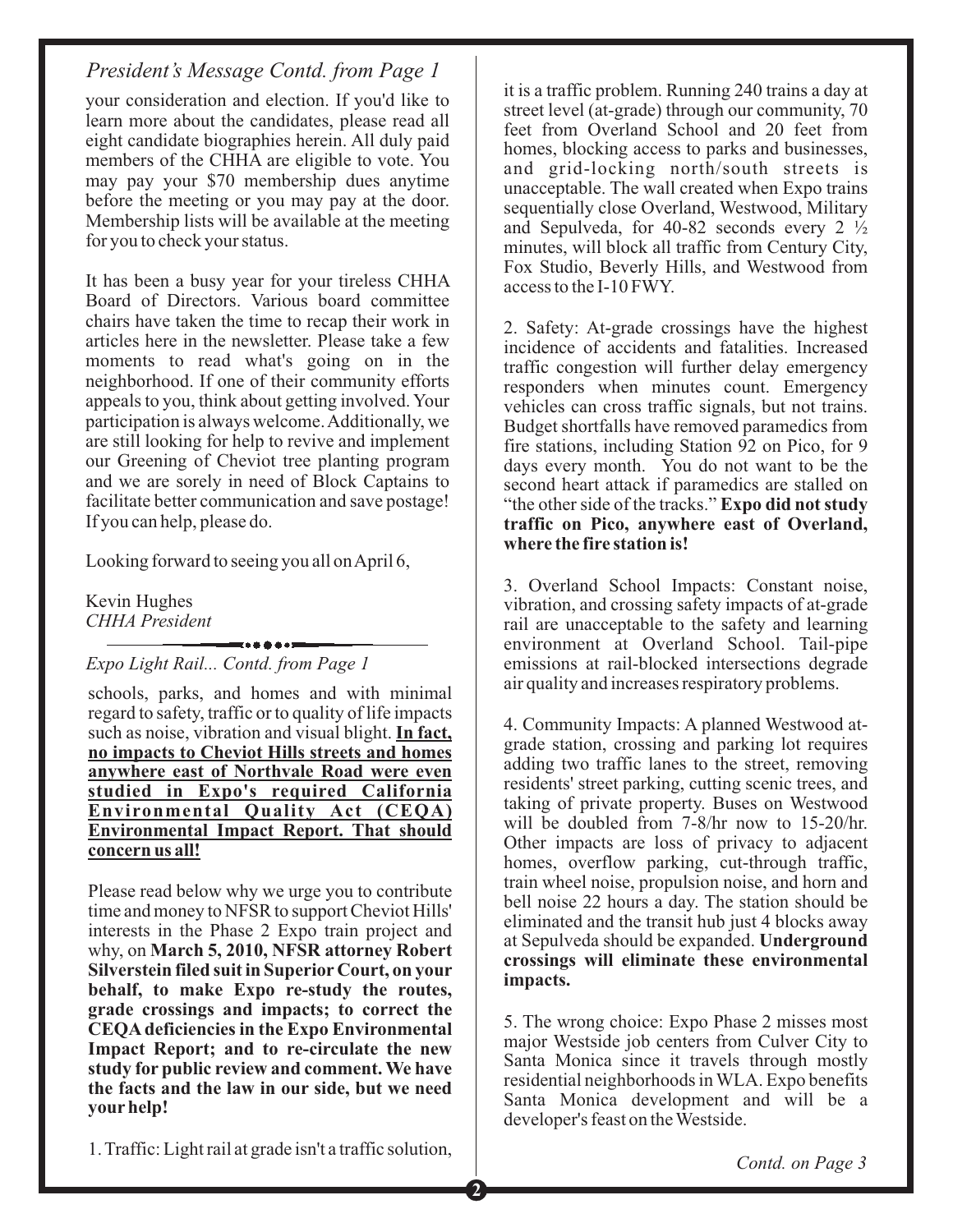#### *Expo Light Rail... Contd. from Page 2*

6. No money for safety: Expo is not seeking federal environmental clearance, or federal funding on Phase 2. After the passage of Measure R, Expo pulled out of the federal environmental process. That short-sighted folly was a betrayal of Expo's promise to seek Federal New Starts matching funds and dooms the project to the chronic underfunding Expo uses as an excuse for not grade separating. It also removes important federal oversight of the project.

7. A better option: The fully underground "Subway to the sea" will connect downtown and the valley with the Wilshire Corridor, Korea Town, Museum Row, Hancock Park, Beverly Hills, Century City, Westwood, UCLA, the Veterans Administration, Santa Monica and hundreds of thousands of people and jobs in between. If there is no money to build Expo right, pull the plug on Phase 2. Use the money to gradeseparate critical Phase 1 crossings and to expedite the Subway, which has 100% community support and makes Expo obsolete the day it opens. Expo soaks up Measure R money in front of the "Subway to the Sea" and threatens Federal Funding for subway completion west of the 1-405 because Expo and the subway are less than 1 mile apart in LA, and mere blocks apart blocks apart in Santa Monica, and end up at the same place! **The subway could be completed years earlier with Expo money.**

8. LADOT got it right, EXPO got it wrong: The head of LADOT expressed concerns in letters to Expo about safety of Overland students and area traffic saying Expo's faulty traffic counts lead to an under-reporting of traffic impacts in the Phase 2 DEIR. NFSR's independent traffic engineer, Robert Shanteau, agreed. To date, Expo has not changed their traffic methodology.

9. Culver City got it right: After fighting the Expo project for over 15 years, Culver City Planning Department passed Circulation Element 2.N, a resolution prohibiting at-grade light rail crossings anywhere in Culver City, and any elevated alignments adjacent to residential uses. There will be no at-grade crossings in Culver City. **Why should LosAngeles have a lower standard?**

10. Santa Monica sometimes gets it right: In response to residents' concerns near Expo's proposed train maintenance yard, Santa Monica



*And Now ... 2009*

worked to come up with a "hybrid" proposal which moves the yard to create a 120 foot buffer to minimize quality of life impacts to the community. The Santa Monica Planning Department said the change adds \$100-120 million to the project. Building a subway is generally estimated to cost \$100 million per mile. NFSR and the WLA community are asking Expo to underground the  $\frac{3}{4}$  mile from Overland to Sepulveda. That would solve student/pedestrian/vehicle safety, traffic impacts, and quality of life issues. Seems like a bargain doesn't it? **Where are the bold proposals from LA local politicians that will protect our citizens and communities?**

11. It's not that special: Expo says it would take "special" engineering to go underground at Overland Ave. as they may have to go down 50 feet to avoid a storm drain. Really? The Eastside Gold Line Extension has two 1.7 mile long light rail tunnels 60 feet below Boyle Heights. The Seattle University Link light rail is boring two Imile light rail tunnels 180 feet deep. The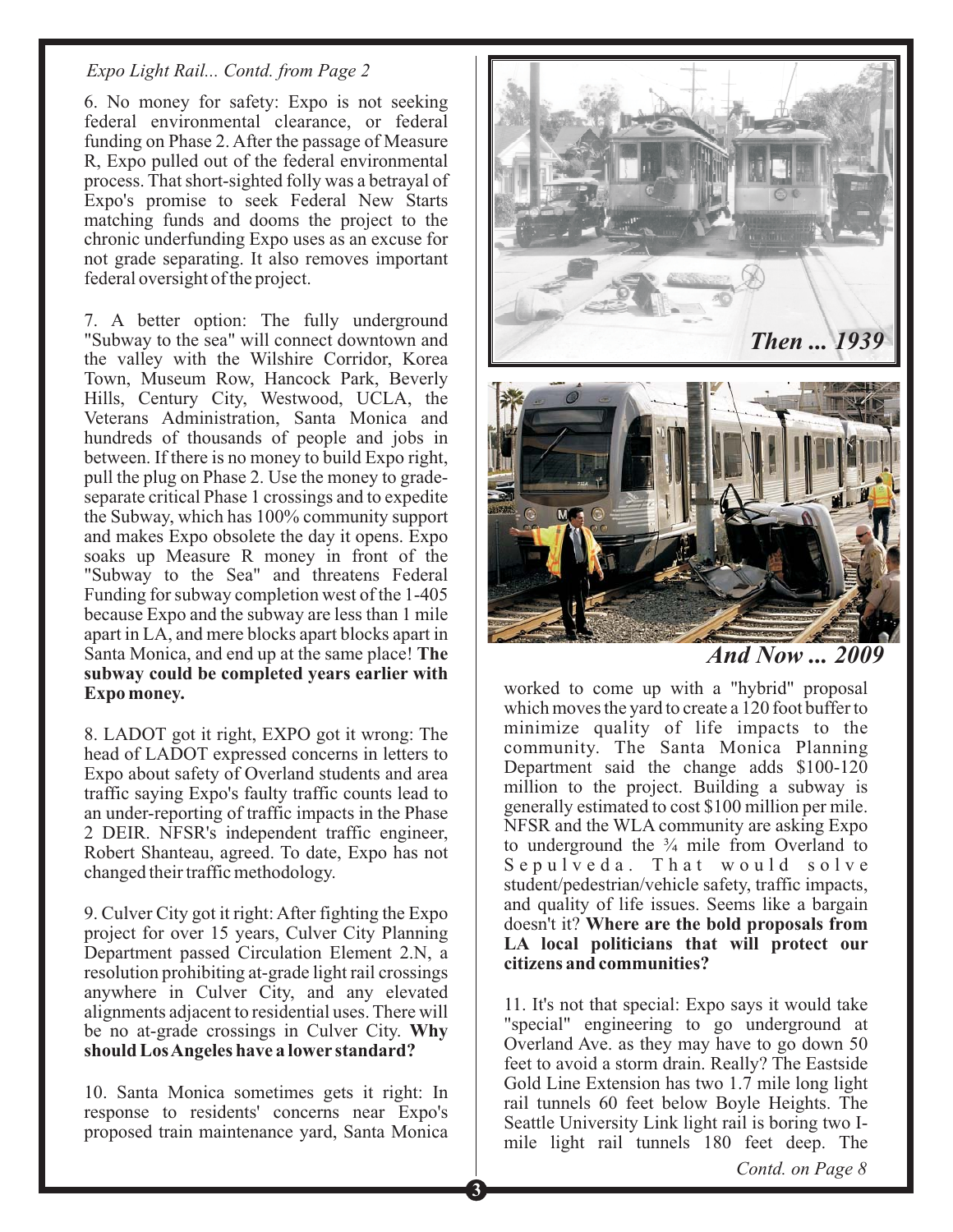# **APS SECURITY REPORT**

Vernon Rosado has been the lead patrol officer for APS Security and Patrol going into the third year for the Cheviot Hills Homeowners' Association. He has been available when needed and tries to let us know of unusual or special happenings in our neighborhood. The APS patrol, combined with a high percentage of Cheviot homes with protective alarms, appears to have kept burglaries, car thefts, and break-ins to a lower frequency than surrounding areas.

The CHHA has contracted with APS Security and Patrol for certain basic services. They are:

1. The APS cars patrol the area approximately six times per 24 hours, keeping a watchful eye for anything that does not seem "right" in the neighborhood.

2. 24 hour Patrol dispatch provided for suspicious happenings in neighborhood reported by members of CHHA- Please be aware that overt acts such as break-ins or robberies in progress should be reported immediately to 911.

3. The Patrol provides vacation watch to homes of CHHAmembers for up to two weeks.

4. CHHA dues paying members receive an identifying APS Patrol sign to display on front lawns.

5. APS locks and unlocks the gate at the Palms Park bridge on Northvale Rd. morning and night.

6. APS performs special services such as letting homeowners know if they have left their garage doors open-thereby preventing possible theft.

APS Patrol and Security is accessible and locally based for quick response to problems that LAPD does not have time to take care of such as loitering at odd times or other non-acute situations. Last year all APS Employees became CERT (Community Emergency Response Team) Certified by the LA County Fire Department, and in January APS Employees were Certified by the US Department of Homeland Security (Responses to Terrorism Event). This makes the professionals at APS better service providers and keeps them up to date on California Mandated training for Security Employees.

If you do not get satisfactory service please let the CHHA know so that we can rectify the situation. Please let us know if the service has been a help to you also!

#### TO CONTACTAPS SECURITY

1. Dial 310-606-272, then press #2. This will take you to Patrol Dispatch. Give the operator your name, address and telephone number, and the reason for your call.

2. For information about burglar alarms or to reach the central office, call 310-606-272, press #5, then press #6. Or go to http://www.mypatrol.com

3. For Vernon Rosado- Area Representative for Alarm and Patrol at vrosado@mypatrol.com

Irv Sitcoff *CHHA Board Member*

# **LA's First Subway**

Los Angeles' first subway, the Belmont Tunnel, was built in 1925 and completed in 18 months at a cost of \$5-million. For the curious train buff, the Los Angeles Conservancy conducts tours of the tunnel once used by the Red Cars which ran between downtown and Glendale Boulevard near 1st Street. The mile long tunnel, built 60 feet below the street, was closed in 1955 when many Angelenos had fled to the suburbs and preferred driving themselves. As complaints about trainversus-car accidents increased on the lines' streetrunning portion, ridership declined. The subway was closed in 1955 and its tracks ripped out. The last Red Car on that route carried a destination sign that said, "To Oblivion."(Adapted from the LATimes, 2/8/09 by Steve Harvey.)

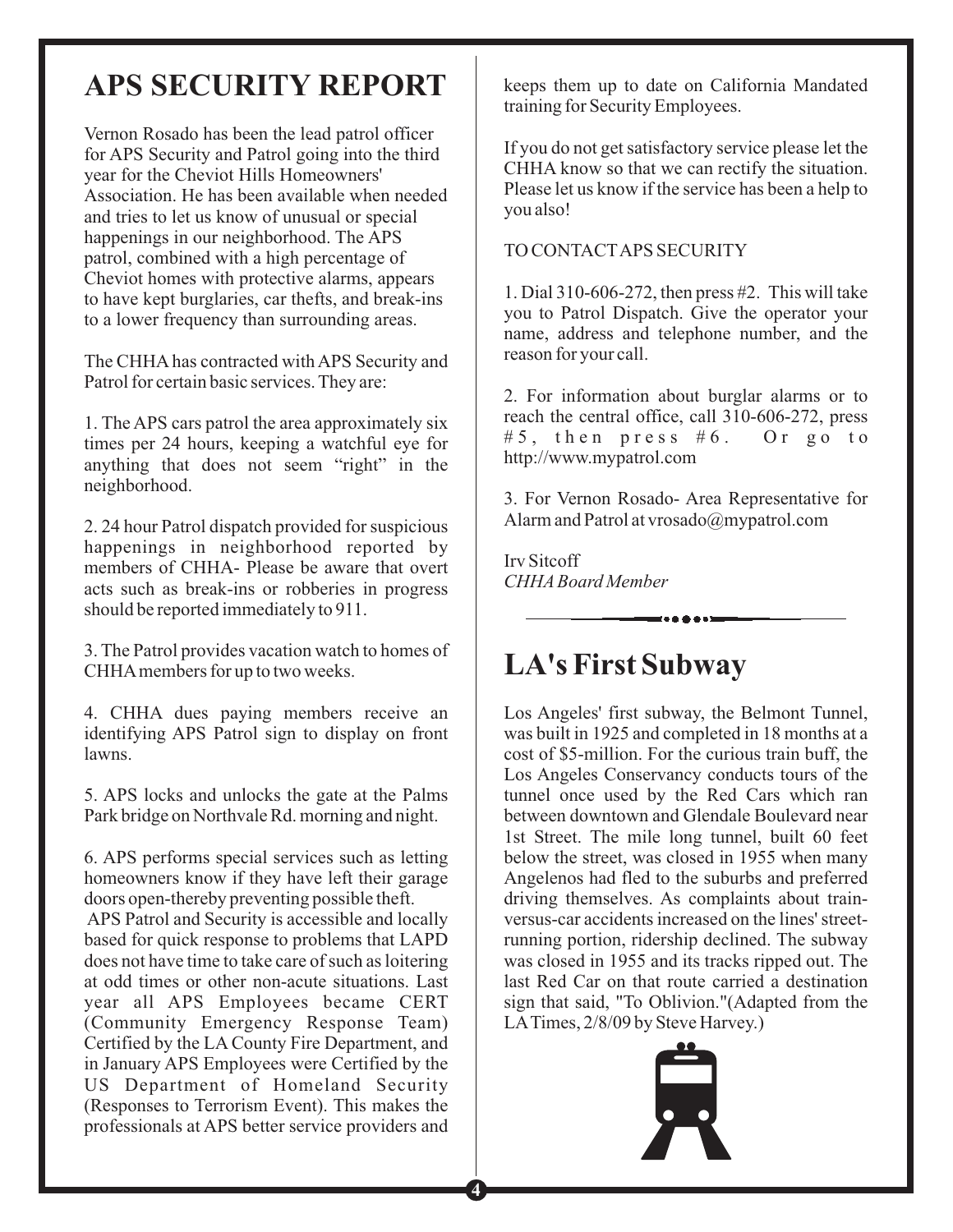# **Candidate Biographies**

### **Tom Andersen, Glenbarr Avenue**

Tom Anderson and his wife Fran have lived in Cheviot Hills for 40 years. They have been fortunate to raise two children in neighborhood public schools. These past three years he has enjoyed being the CHHA Certified treasurer and supporting a board that is responsive, energetic and positive about protecting our community interests. Tom has been in Public Accounting for over 40 years. He was former Managing Partner of one of LA's largest CPA firms with professional experience in not for profit practice and has been treasurer for small and large charities.

### **Stacy Antler, Rossbury Road**

Stacy Antler came to Cheviot Hills as a young child, grew up here, then left to attend college. Her parents continued living in Cheviot, and Stacy returned home twelve 12 years ago to care for her ailing father. She still lives with her mother in the house on Rossbury where she was raised, and considers herself very fortunate to live in one of the most beautiful areas of the city. Stacy is an annual participant in the Aids Walk LA and is an ardent animal rights activist. She previously served on the CHHA board and has represented Cheviot Hills as a member of the Westside Neighborhood Council since its inception in 2000. Stacy is pleased to return to the board to help the community face the challenges the future will bring. She is determined to help maintain Cheviot Hills and preserve the qualities that make us all so grateful to live here. "The community must participate and get involved. None of us can sit back and expect others to do this work for us."

### **Stan Arcader, Motor Avenue**

Stan has lived in Cheviot Hills for over 30 years and has served on the CHHA Board for 17 of those years. He represents our

community on the Community Police Action Board and is interested in continuing his role to strengthen our relationship with the Police Department.

### **Carol Bahoric, McConnell Drive**

Carol Bahoric and her family have lived in Cheviot Hills since 1995. She has been on and off the CHHA Board (mostly on) for the past 15 years. Both of her daughters went to OverlandAve. Elementary and Palms Jr. High School. While on the Board she enjoyed working with our local schools, on traffic issues, on supporting light rail built right, and on zoning issues, especially pertaining to the successfully resolved fencing controversy surrounding the Rancho Park Golf course. Carol says, "We are so lucky to live in such a beautiful neighborhood, but we all have to pitch in to keep it that way. I look forward to working with the Board again to keep Cheviot Hills a wonderful place to live."

### **Jim Gilbert, Motor Avenue**

James Gilbert has lived in Cheviot Hills together with his wife and two daughters (ages 8 and 12) for over ten years. He is a lawyer practicing real estate litigation. If elected to the Cheviot Hills Homeowners Association, he will work hard to improve the quality of life for the residents of Cheviot Hills and enhance our property values. He will also work with City officials to make sure Cheviot Hills receives its fair share of City services, such as police, fire, schools, roads and sidewalk repairs, and tree trimming and that our City leaders timely respond to the concerns of our residents. Cheviot Hills is one of the finest neighborhoods in LosAngeles. He will use his position on the Board of Directors to maintain and improve our neighborhood.

### **Kathy Griffis, Patricia Avenue**

Kathy has lived in Cheviot Hills for 15 years while teaching high school science at the Buckley School. She has served on the board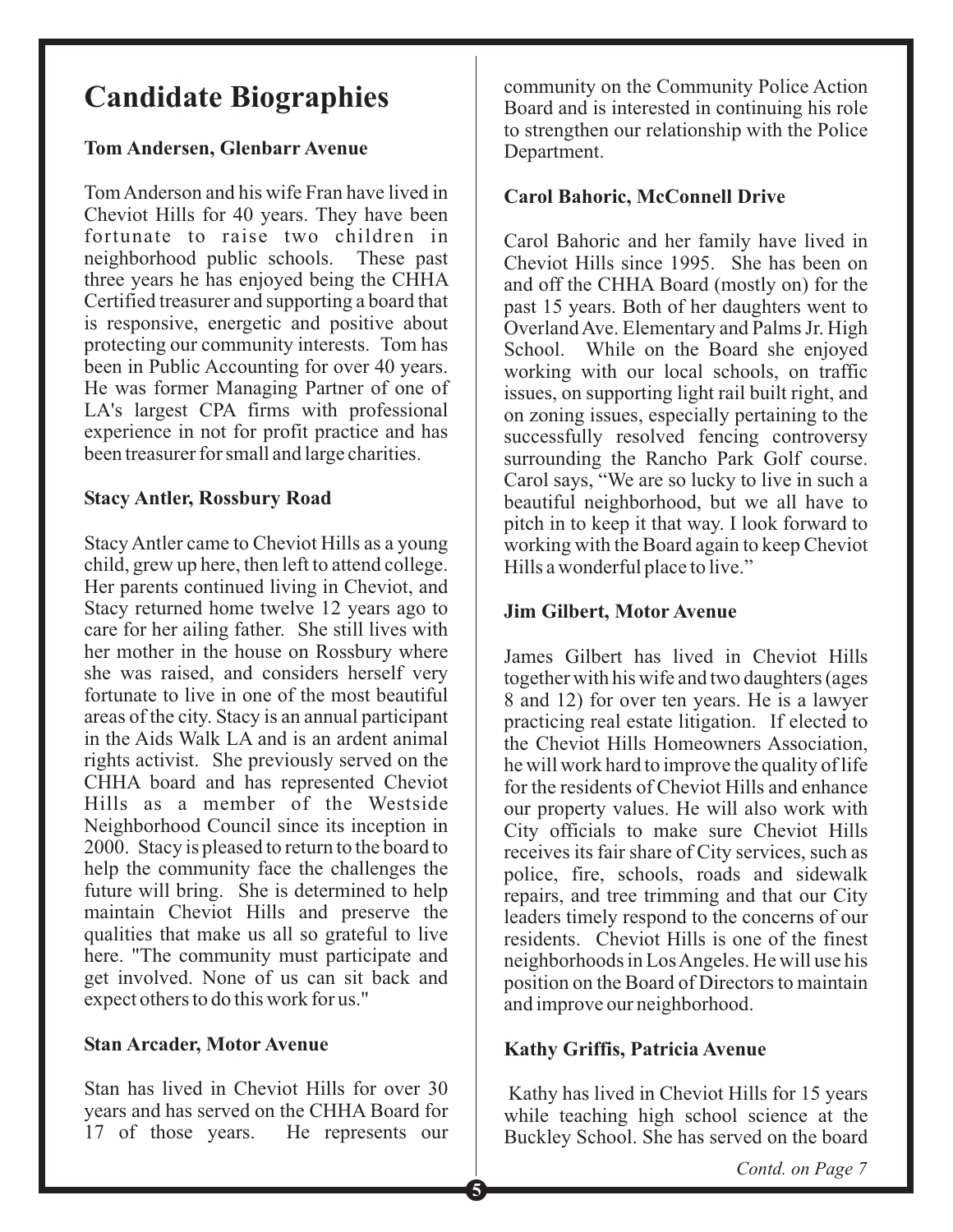and former elected City officials, is currently still the subject of an environmental analysis. But our new Councilmember, Paul Koretz, has stated that he is not in favor of this project and I am advised that he is taking steps to discourage the City from proceeding with it.



3. Recent economic conditions have caused a slowdown in construction of Century City development projects. However, there are projects working through the development review process which are worth our watching and the expression of our concerns. For example, though the developer of the Century Plaza Hotel site has agreed to retain the historic Hotel building, there is a proposal to add additional buildings on that site in behind the Hotel. Westfield's Century City mall redevelopment project will also no doubt become more active as economic conditions improve.

4. The EXPO light rail project will undoubtedly be used by developers to design and build new construction projects for business, commercial and high density residential use around planned stations. A good example of this approach is the so- called "Casden" apartment and commercial complex proposed and currently being designed for the cement works site in West Los Angeles on Exposition Boulevard near Pico and Sepulveda. This project, if approved, will likely generate considerable traffic pressure on local residential streets in neighborhoods adjacent to Cheviot Hills. Please inform yourself about this project and make City officials, elected and administrative, aware of your concerns.

5. The City has been developing a bicycle plan intended to facilitate increased bicycle use and bicycle safety throughout the City, including in and around Cheviot Hills. This Plan has been subject to public comment and will be considered by the City Council in due course. Formalizing new bicycle lanes or dedicated rights of way in our area may have impacts on some of our streets and neighbors, so please be aware of this plan as it evolves and give our City elected officials and City staff your input and concerns about what is being proposed. Cars and bicycles share our

*Traffic Matters Contd. from Page 1* roads. It is important that accommodation for both be implemented thoughtfully, responsibly and with due regard for the concerns of all users of our public ways.

> 6. Cheviot Hills and neighboring communities always feel the pressure of north- south traffic to and from Century City, Beverly Hills, Westwood and other business districts. Let CHHA know should you have specific concerns about traffic in our neighborhood and in adjoining areas.

#### Gregory Pulis *CHHA Vice President*

#### *Rancho Golf Course... Contd. from Page 1*

 $\frac{1}{2}$ The newly proposed maximum fence height is 80 feet (reduced from the previously proposed height of 130 feet). This means that the new fence will not be more than 10 feet taller than the tallest portion of existing fence. Poles will be a maximum of 30 inches in diameter at the base and taper toward the top and spaced 50 feet apart.

 $\bullet$ The new range is approximately the same size as the existing; however, it will be shifted 40 feet to the south. The tee line will be double-deck with the lower level below ground level and the upper deck at grade. The total number of tee stations will be 64 (the existing is 45).

 $\ddot{\bullet}$ The existing specimen coastal redwood, located south of the current driving range, will be integrated into design of the new range and protected by an interior fence.

 $\bullet$ A minimum of 24 new trees (48" box or larger) will be planted to replace 14 trees removed when the range shifts to the south. The 14 trees to be removed are: 8 eucalyptuses; 1 holly oak; 5 pines. The new trees will include several palm trees planted along the west driving range fence to complement the existing palms. Additional mature trees will be planted along the south driving range fence and along PatriciaAvenue.

 $\ddot{\bullet}$ Alighting study was conducted and is now available for review. The lighting plan includes two fixtures per post along the Patricia Ave side focused to shine toward the east. None of the new lighting exceeds the maximum luminance of the existing. The new plan also addresses and improves the harsh lighting currently seen along Lorenzo Ave.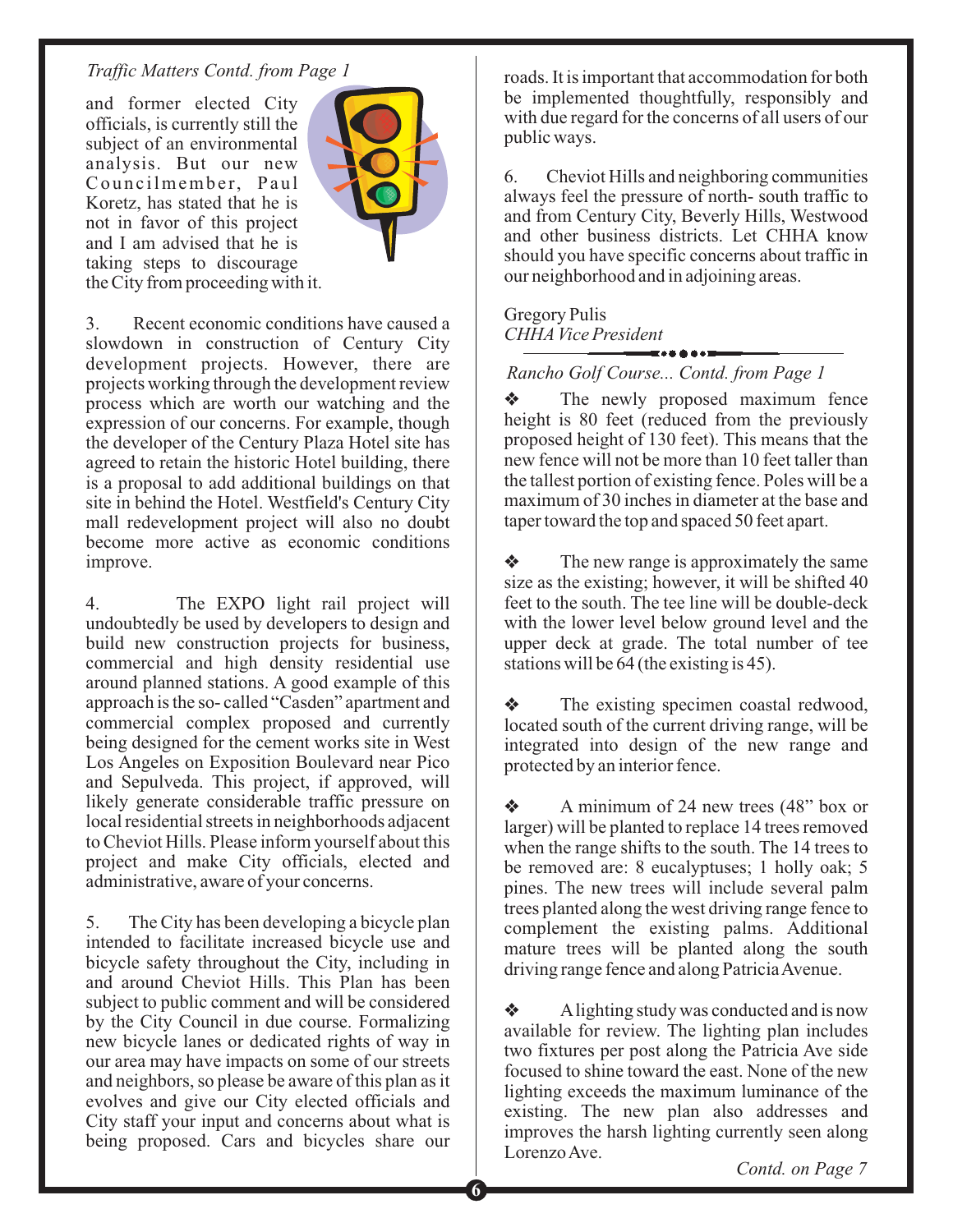#### *Rancho Golf Course. Contd. from Page 6*

 $\clubsuit$  The new range will be covered with green artificial turf and patches of light colored turf to give the appearance of sand traps.

 $\frac{1}{2}$  Construction is anticipated to last 4 to 6 months, starting November 2010 to minimize loss of peak driving range usage. Residents will be advised of construction hours and schedules which will be planned to minimize disruption to neighbors and commuters.

The Cheviot Hills HOA has requested that the Department of Recreation and Parks provide specific details of the project that are of interest to neighbors, and we are eagerly awaiting their response. We have asked for a further description of the project including a landscaping diagram, lighting mitigation plan, operating hours (currently 6 am to 9 pm), and more. We will be scheduling a presentation of the complete proposal at an upcoming CHHA board meeting. Please watch for our e-mail announcement.

We applaud the City's community outreach efforts and look forward to working with the Department of Recreation and Parks to carry out a project that makes sense for both golfers and the residents living in the surrounding neighborhood.

Kathy Griffis *CHHA Secretary*

*Candidate Biographies ... Contd. from Page 1*

as Secretary for the past three years, and would like to continue to support the board and homeowners in their efforts to protect our community against pressing issues such as light rail, increased traffic, and overdevelopment. She is currently communicating the concerns of neighbors to the Department of Recreation and Parks as the Rancho Park Golf Course re-visits their plans for renovation of the driving range.

#### **Colleen Mason Heller, Patricia Avenue**

Colleen Mason Heller has been a Cheviot Hills resident since 1987. She and her husband Larry have raised two daughters in the neighborhood both of whom are graduates

of Overland School. She joined the CHHA board in 2007. Her tenure on the board has been spent as CHHA Light Rail Chair, although she has worked on various other committees as well. For Colleen, creating a sense of community in Cheviot Hills is one of the most important functions of the homeowners' board. She supports that philosophy by working to preserve the residential quality of life in our neighborhood, to protect the safety and security of our residents, and to increase communications.

#### **Steve Moyer, Haddington Drive**

Steve and his family have been residents of Cheviot Hills for 35 years. He currently chairs the CHHA Neighborhood Preservation Committee. Steve is an experienced Civil LitigationAttorney. He hopes to continue as a member of the CHHA board working to preserve and protect our neighborhood through open communication with our members and neighbors.

#### **Steve Pompan, Club Drive**

Steve Pompan, his wife Lisa and two college aged daughters have lived on Club Drive since 1987. The Pompan family has taken an active role in the community. Lisa is past PTA President at Overland and the girls attended Overland, Palms and Hamilton and now are studying at U.C. Santa Barbara. Steve is a past President of the Rancho Golf Club and has put on community Junior Golf events at the Par 3. Steve has been an advocate for improved tennis facility maintenance and is working to ensure that planned golf driving range improvements fit with the community, including maintaining the new fence height similar to the existing height. Now, Steve and his committee are fighting the elimination of our valuable parks and recreation services which help define our community. Steve is a First Vice President at Morgan Stanley Smith Barney and is proud of the Cheviot Hills community.